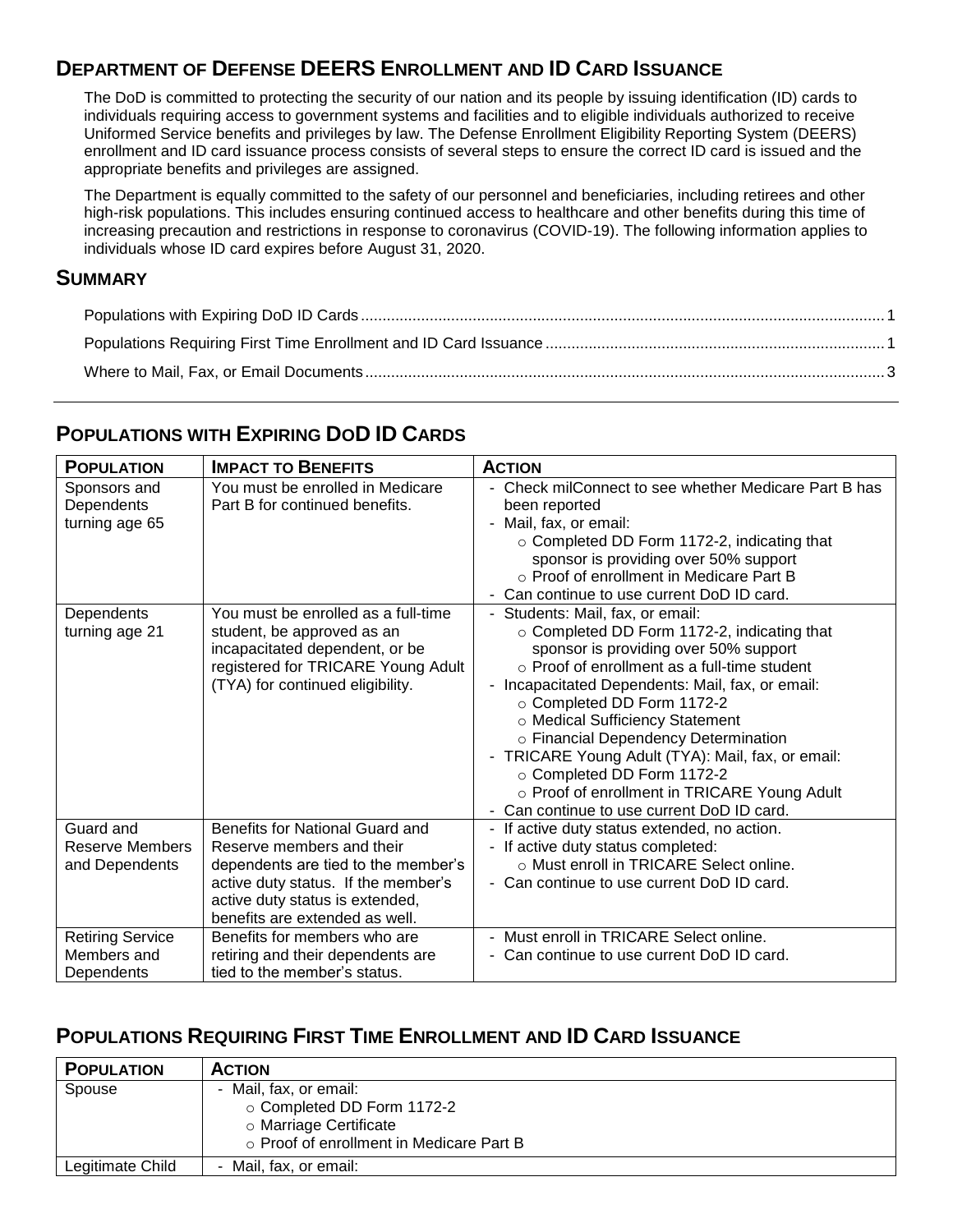|                           | ○ Completed DD Form 1172-2                                                                                                |
|---------------------------|---------------------------------------------------------------------------------------------------------------------------|
|                           | ○ Birth Certificate                                                                                                       |
|                           | OR Certificate of Live Birth                                                                                              |
|                           | OR FS-240, "Consular Report of Birth Abroad"                                                                              |
| <b>Adopted Child</b>      | - Mail, fax, or email:<br>○ Completed DD Form 1172-2                                                                      |
|                           | o Birth Certificate                                                                                                       |
|                           | OR Certificate of Live Birth                                                                                              |
|                           | OR FS-240, "Consular Report of Birth Abroad"                                                                              |
|                           | o Adoption Decree                                                                                                         |
| Stepchild                 | - Mail, fax, or email:                                                                                                    |
|                           | ○ Completed DD Form 1172-2                                                                                                |
|                           | o Birth Certificate                                                                                                       |
|                           | OR Certificate of Live Birth                                                                                              |
|                           | OR FS-240, "Consular Report of Birth Abroad"                                                                              |
|                           | ○ Sponsor's Marriage Certificate                                                                                          |
| Pre-Adoptive              | - Mail, fax, or email:                                                                                                    |
| Child                     | ○ Completed DD Form 1172-2                                                                                                |
|                           | o Placement Agreement that states intent to adopt                                                                         |
|                           | OR Court Document that states intent to adopt                                                                             |
|                           | o Birth Certificate, if Placement Agreement/Court Document does not specify date of birth<br>OR Certificate of Live Birth |
|                           | <b>OR FS-240</b>                                                                                                          |
| <b>Illegitimate Child</b> | - Mail, fax, or email:                                                                                                    |
|                           | o Completed DD Form 1172-2                                                                                                |
|                           | ○ Birth Certificate                                                                                                       |
|                           | OR Certificate of Live Birth                                                                                              |
|                           | OR FS-240, "Consular Report of Birth Abroad"                                                                              |
|                           | $\circ$ Court Order that establishes paternity                                                                            |
|                           | OR Consent Order of Paternity that establishes paternity                                                                  |
|                           | OR SJA Opinion that establishes paternity                                                                                 |
|                           | OR Voluntary Acknowledgement of Paternity (VAP)                                                                           |
| <b>Foster Child</b>       | - Mail, fax, or email:                                                                                                    |
|                           | ○ Completed DD Form 1172-2<br>o Birth Certificate                                                                         |
|                           | OR Certificate of Live Birth                                                                                              |
|                           | OR FS-240, "Consular Report of Birth Abroad"                                                                              |
|                           | o Financial Dependency Determination                                                                                      |
|                           | ○ Placement Agreement that places the child with the Sponsor                                                              |
|                           | OR Court Document that places the child with the Sponsor                                                                  |
| Ward                      | - Mail, fax, or email:                                                                                                    |
|                           | ○ Completed DD Form 1172-2                                                                                                |
|                           | o Birth Certificate                                                                                                       |
|                           | OR Certificate of Live Birth                                                                                              |
|                           | OR FS-240, "Consular Report of Birth Abroad"                                                                              |
|                           | o Financial Dependency Determination                                                                                      |
|                           | o Placement Agreement that places the child with the Sponsor for at least 12 consecutive                                  |
|                           | months<br>OR Court Document that places the child with the Sponsor for at least 12 consecutive                            |
|                           | months                                                                                                                    |
| Parent                    | - Mail, fax, or email:                                                                                                    |
|                           | ○ Completed DD Form 1172-2                                                                                                |
|                           | o Sponsor's or Spouse's Birth Certificate                                                                                 |
|                           | OR Certificate of Live Birth                                                                                              |
|                           | OR FS-240, "Consular Report of Birth Abroad"                                                                              |
|                           | o Financial Dependency Determination                                                                                      |
|                           | o Proof of enrollment in Medicare Part B (if aged 65 or older)                                                            |
| Former Spouse             | - Mail, fax, or email:                                                                                                    |
|                           | ○ Completed DD Form 1172-2                                                                                                |
|                           | o Marriage Certificate                                                                                                    |
|                           | o Divorce Decree                                                                                                          |